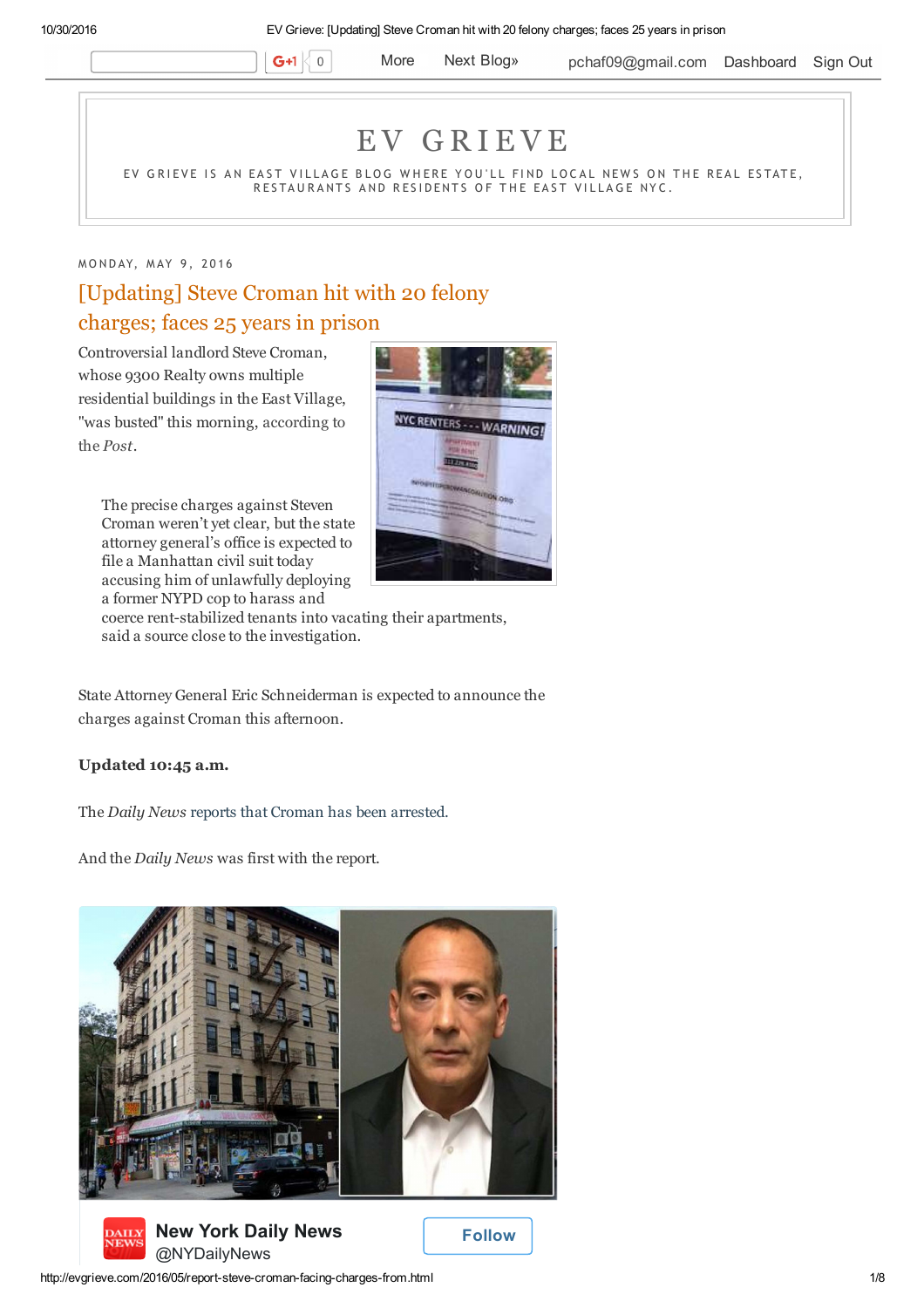EXCLUSIVE: Landlord arrested after threatening, trying to force out rent-stabilized tenants nydn.us/1q8T4RT 8:47 AM - 9 May 2016 58 35

# **Updated 12:45**

Here is *The New York Times* with the details:

Mr. Croman's business came to embody in many ways how rent regulations have eroded in the city, putting housing out of reach for more and more New Yorkers. He was able to deregulate most of his rent-stabilized apartments within just a few years of buying the buildings, enabling him to reap much higher rents.

On Monday morning, though, his fortunes took a different turn. Mr. Croman, 49, turned himself in around 7 a.m. at the First Precinct in Lower Manhattan. He was charged with 20 felonies, including grand larceny, criminal tax fraud, falsifying business records and a scheme to defraud, relating to accusations he inflated his rental income to secure more than \$45 million in bank loans. He faces up to 25 years in prison. His mortgage broker, Barry Swartz, 53, was charged with 15 felonies.

The New York State attorney general's office, which investigated Mr. Croman for almost two years, also sued Mr. Croman on Monday, seeking to force him to give up his real-estate business and pay millions of dollars in restitution to tenants and penalties.

# **Updated 3:45**

The folks at Bruno Pizza on East 13th Street between Second Avenue and Third Avenue have a Croman-related special tonight...



## **2 6 C O M M E N T S :**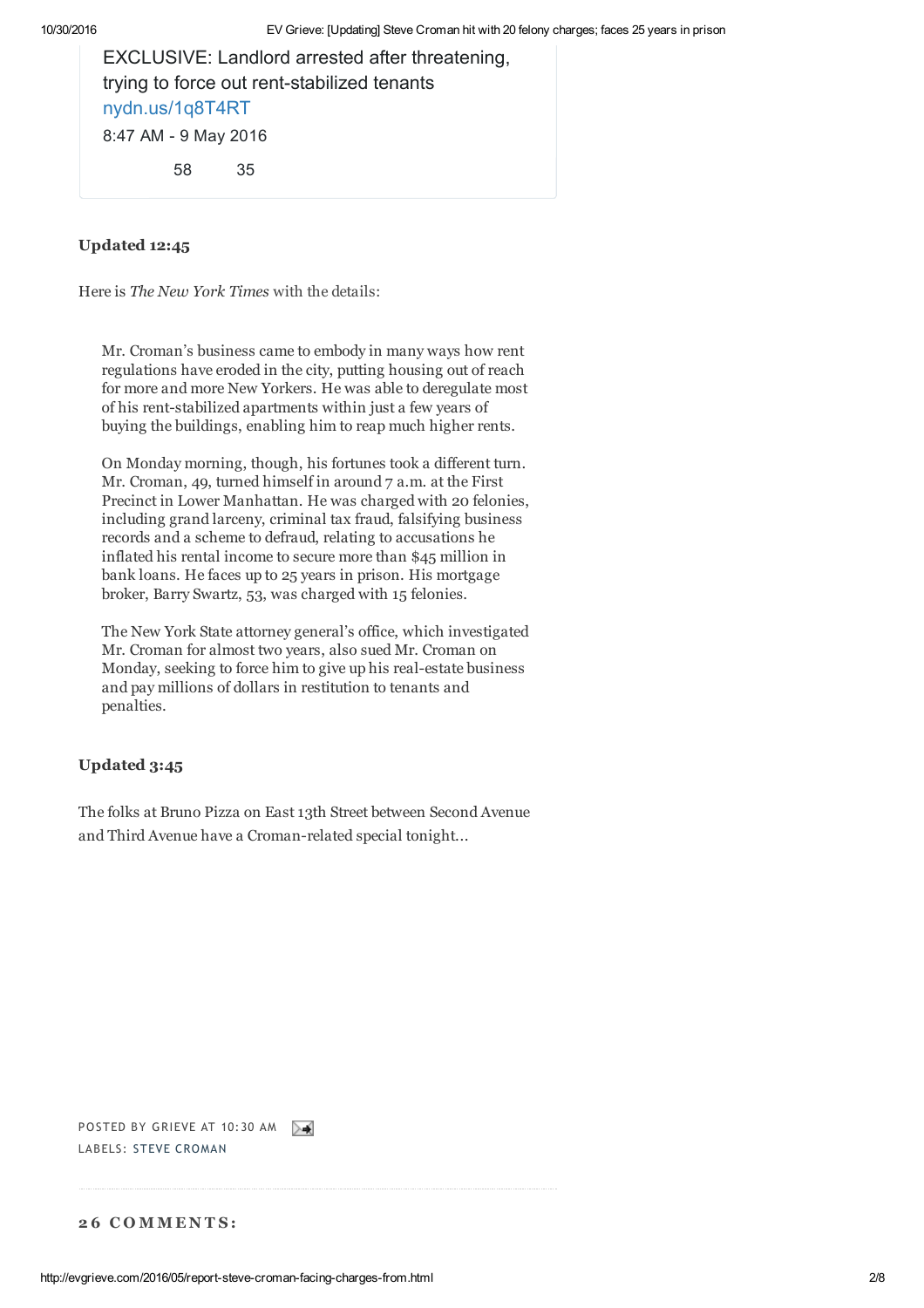Anonymous said...

**YAAASSSSSS** 

MAY 9, 2016 AT 10:59 AM

Anonymous said...

Gotta love The Post and the repeated mentions of the kids uber harrassment including the headline LOL. Hey that's immaterial! But funny nonetheless.

MAY 9, 2016 AT 11:18 AM

Anonymous said...

About time. Hoping to see Icon, Toledano, Kushner et al. arrested soon.

MAY 9, 2016 AT 11:19 AM



#### Giovanni said...

It's about friggin' time. If one of your neighbors did to you what Croman does to his tenants, your neighbor would have been in jail by now. This kind of unlawful harassment has been ignored by the City and State for too long. Owning a property does not give you the right to harass anyone or to abuse people's rights.

What a difference having the right attorney general makes. Thanks to Eric Schniederman we finally have an Attorney General who is not in the pockets of the real estate industry, or worse, like former AG and Governor Elliot Spitzer who's family controls billions in real estate, and whose billionaire real estate mogul father allegedly illegally financed his election to the tune of \$5 million. It's not surprising that Spitzer always looked the other way at this kind of abuse by landlords while chasing after headline grabbing white collar criminals and prosititutoin cases. And look how that worked out.

Now that the authorities are going after Croman and Toledano at the same time, I'm looking forward to Mr Ivanka Trump - aka Jared Kushner -- getting the scrutiny for being a lousy landlord that he deserves. Having racist xenophobe Donald Trump as his father-in-law won't help him now. Trump may have own the NY primary, but he lost the vote in Manhattan, where he lives, to John Kasich.

This system of crony capitalism has been broken for far too long. It's time to fix it.

MAY 9, 2016 AT 11:31 AM

Anonymous said...

Wow. It's about time. There seems to be some ambiguity on whether these charges are civil or criminal. If they are anything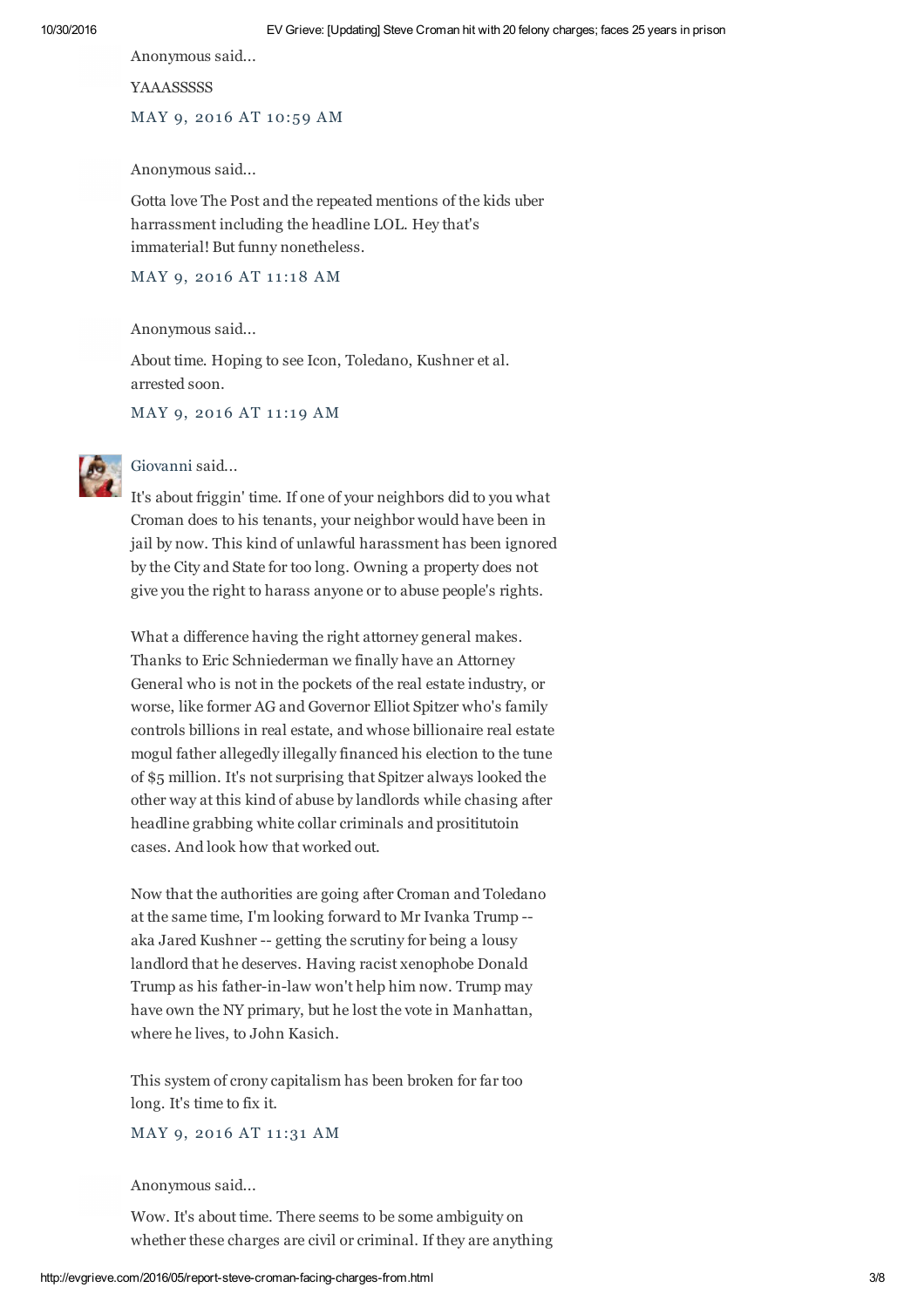but criminal, it's meaningless and a waste of time and money.

Falconite has been violating the restraining order he received from day 1 and Croman has been criminally harassing tenants since he started in real estate. It's time to throw both of these bastards in jail, along with all officers at his companies.

MAY 9, 2016 AT 11:52 AM

#### Anonymous said...

Hope Croman gets all that's coming to him. He bought & emptied a building on my block, and now the "renovated" apartments there are filled with entitled people who are in their 7th year of college, so to speak. Transients with no commitment to anything but partying, and no respect for anyone else living within earshot of them.

Croman, Icon, Shaoul, Kushner (Trump's son-in-law), Toldeano - IMO, they all deserve whatever the law can do to them.

MAY 9, 2016 AT 12:00 PM

#### Anonymous said...

Some infamous EV landlords are more stupid/thuggish than others, which helps the less scummy and loud ones avoid trouble. But this should be a wakeup call to ALL of them to stop harassing RC/RS tenants and playing games with their leases. I'll never understand why these fools want to fuck with innocent people rather than just pay up the good money we all know they have to get them to leave.

MAY 9, 2016 AT 12:08 PM



DrBOP said...

@ Giovanni

+ about 8 million!

MAY 9, 2016 AT 12:08 PM

Anonymous said...

Yeah and the real estate slimes also front and control the arts, arts and cultural affairs, preservation, TSP, supposed anarchists and the long gone counter culture, manipulative awards ceremonies, the shit parade, upscale lounges and and anything that can demolish, and any ignorant submissive idiot who believes what they and their friends say over what the people say and what is obviously really happening.

They pitch the real activism taking place as puritinasm and the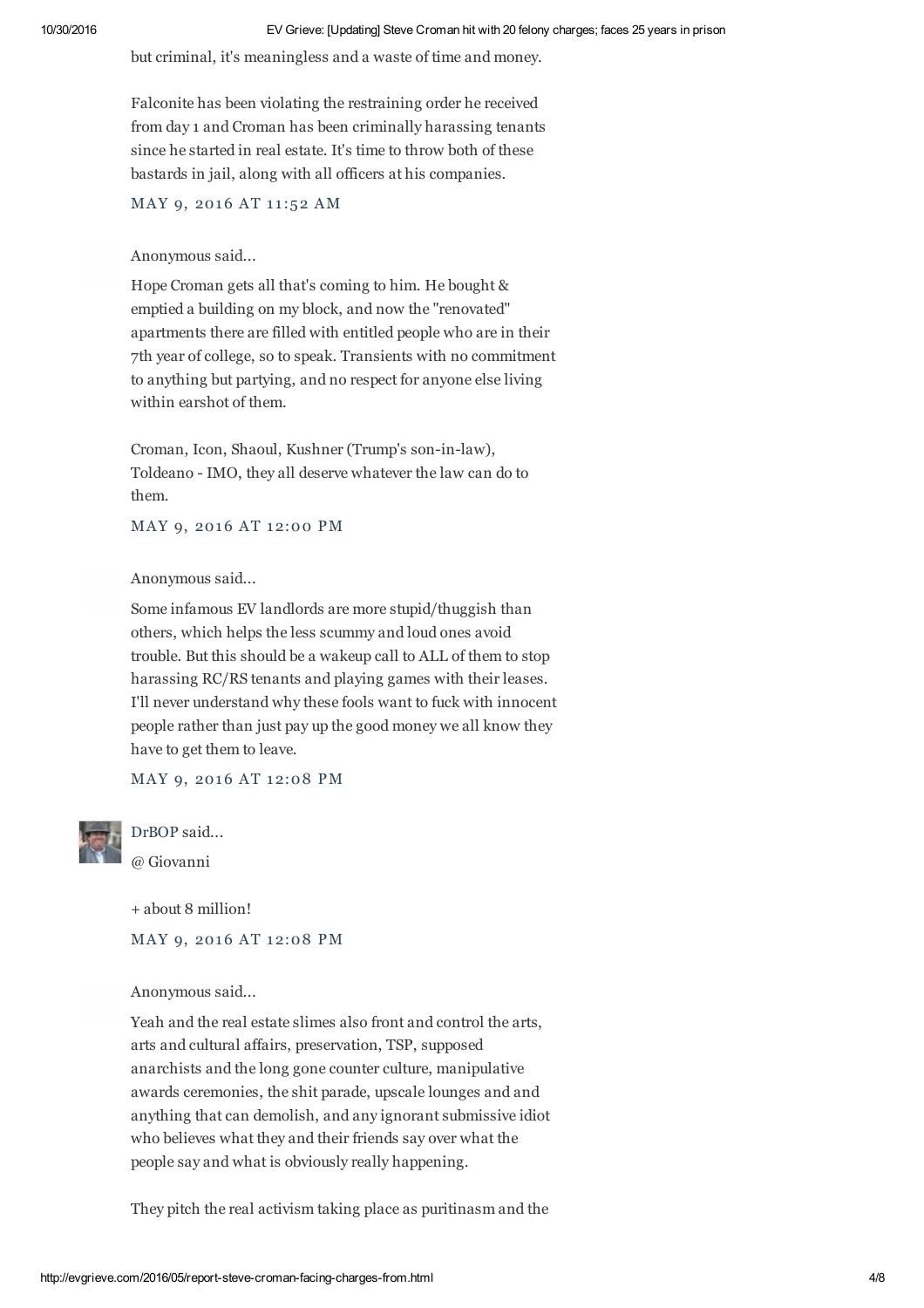idiots believe them because they are cowards who don't want to stray to far from the power in numbars. Brainwashed.

MAY 9, 2016 AT 12:42 PM



Patrick... said...

This just in fron the NYT. Charged with 20 Felonies!

http://www.nytimes.com/2016/05/10/nyregion/stevencroman-regular-on-new-yorks-worst-landlords-lists-ischarged.html

MAY 9, 2016 AT 12:45 PM



Shawn G. Chittle said... Yes! Now, let's get a conviction!

MAY 9, 2016 AT 12:45 PM



# Michael Ivan said...

Well said Gio - Eric Schniederman has been a rock star, let's get him on the mayoral ticket. Not so related to this, I like his stance against daily sports fantasy gambling too. Naturally, the Observer blasted him for it...

MAY 9, 2016 AT 12:49 PM

Anonymous said...

Next up: Trump's son-in-law slum lord Jared Kushner who used the exact same tactics via Ben Shaoul and after he took over. Watch out slum lords.

MAY 9, 2016 AT 12:59 PM

marjorie said...

chortle chortle chortle chortle chortle chortle chortle

MAY 9, 2016 AT 1:01 PM

Anonymous said...

Good news.

MAY 9, 2016 AT 1:07 PM

Anonymous said...

He's a scumbag who deserves a long jail sentence.

MAY 9, 2016 AT 1:59 PM

Anonymous said...

Wonder is this will stop the crowd who wants to open restaurants and bars to capitalize all the lux housing being built from renting all his vacant commercial spaces?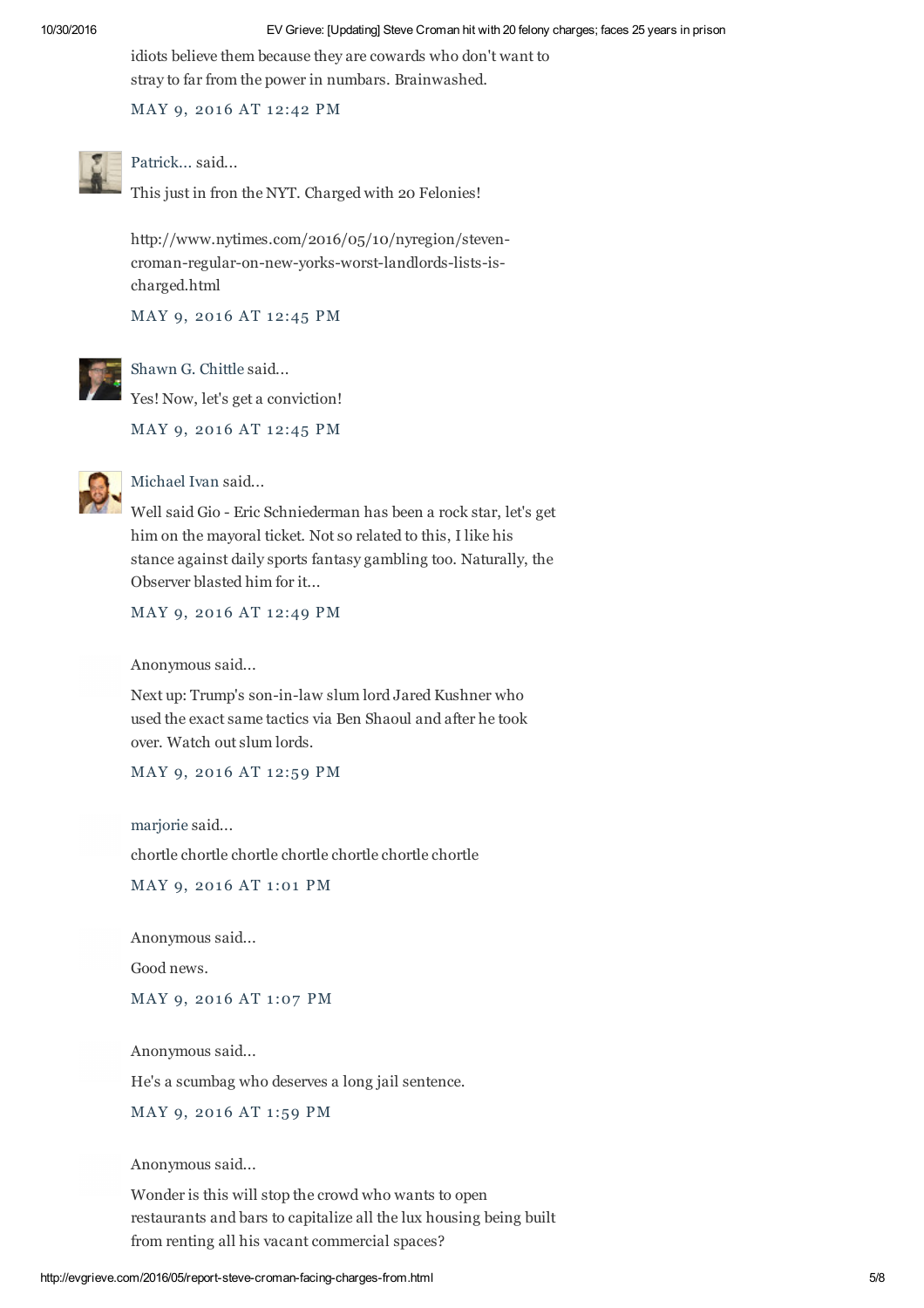The issue of prospective liquor license applicants renting spaces from terrible landlords came up in two cases at the last CB 3 meeting. One in the LES owned by Sammy Mahfar and the other on St. Mark's Place owned by Jonis, the building that has no gas, where Ninos among other things used to be. In both cases residents explained to the applicants how bad the landlords were, but it both cases they went forward anyway. I guess if your dream is to own a bar and restaurant in the EV/LES then you will do whatever it takes, even if that is dealing with the likes of Shaoul, Icon, Crowman, Tower, Jonis, Mahfar etc.

Let's hope that changes if this guy gets convicted.

MAY 9, 2016 AT 2:05 PM

Ken from Ken's Kitchen said...

Hooooooraaaaay! One down, many more to go...

However, the Observer owning-Kushner is smart. He's probably been a little more careful about the way that he operates his EV real estate empire and, politically, filing charges against him would be a much more delicate matter for the AG's office. Schneiderman has so far just gone after the low hanging fruit. We'll see if he dares to go after someone as connected as Kushner.

MAY 9, 2016 AT 2:10 PM

dja said...

Falsifying loan applications is a big deal. I believe Lester Freemon called this "The Head Shot." Shiiiiiitttt

MAY 9, 2016 AT 2:13 PM



Ann8thSt said...

Hey Scumbag Croman - three words for ya, they are long overdue....ROT. IN. HELL!!!

MAY 9, 2016 AT 2:27 PM

Anonymous said...

I've been waiting to celebrate this moment for a very long time. Even before I found out that his dog had a bigger bedroom than my apartment. It's time for a PARTY !!!!

MAY 9, 2016 AT 2:30 PM

Anonymous said...

What about that ex-detective thug he employs to intimidate long-time tenants?